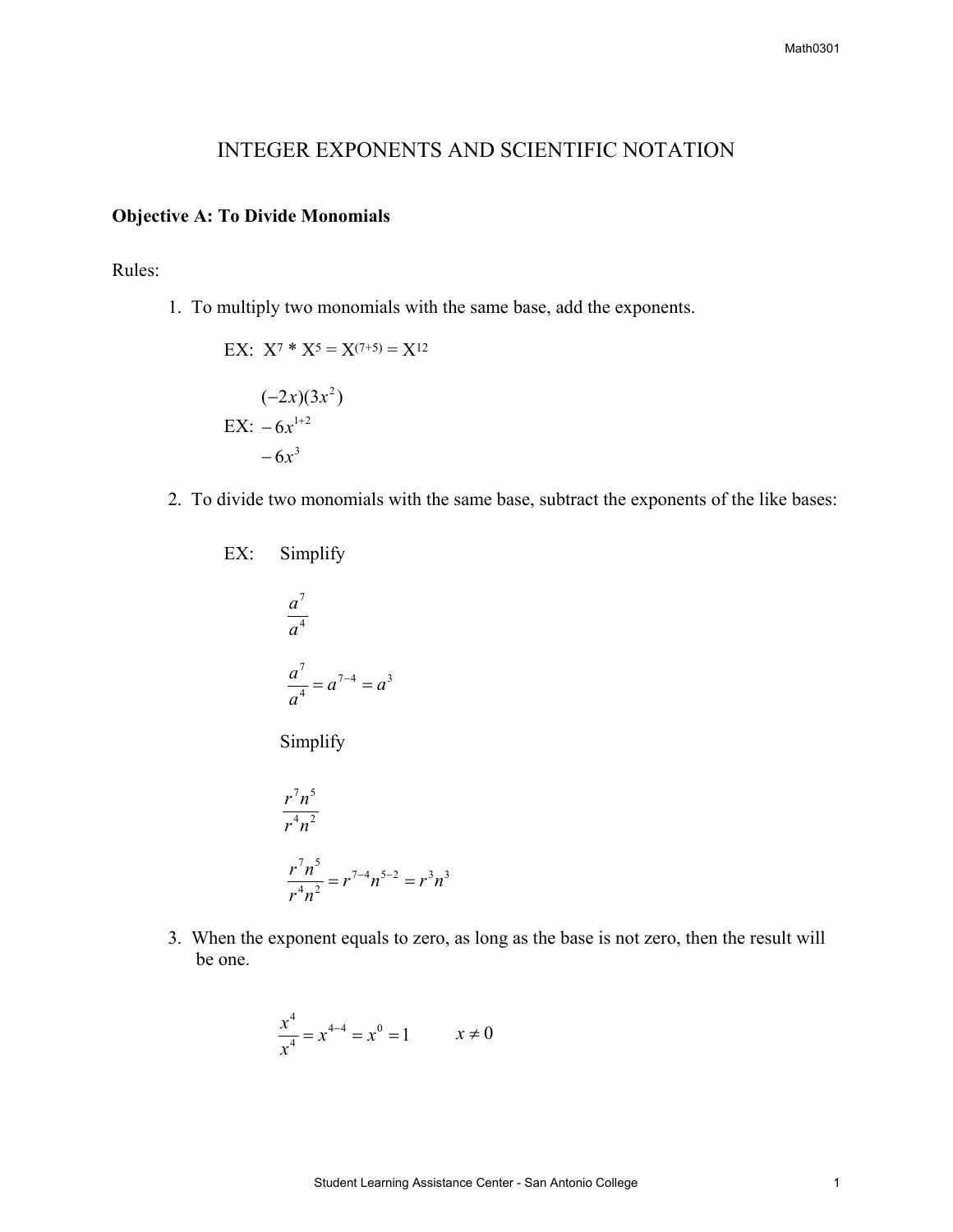Simplify  $(12a^3)^0$ ;  $a \neq 0$ 

$$
(12a^3)^0=1
$$

Simplify  $-(4x<sup>8</sup>y<sup>3</sup>)<sup>0</sup>$ ;  $x \ne 0$  and  $y \ne 0$ 

$$
-(4x^8y^3)^0 = -(1) = -1
$$

4. Definition of a Negative Exponent: If  $x \neq 0$  and n is a positive integer, then:

$$
x^{-n} = \frac{1}{x^n} \qquad \text{and} \qquad \frac{1}{x^{-n}} = x^n
$$

Evaluate:  $2^{-4}$ 

$$
2^{-4} = \frac{1}{2^4} = \frac{1}{16}
$$

5. Rule for Simplifying Powers of Quotients. If m, n, and Q are integers and  $y \ne 0$ , then

$$
\left(\frac{x^m}{y^n}\right)^p = \frac{x^{mp}}{y^{np}}
$$

2

 $\setminus$ 

5 3  $\overline{\phantom{a}}$ J

 $\overline{\phantom{a}}$  $\setminus$ 

ſ *y*

Evaluate:  $\left(\frac{x}{x}\right)$ 

$$
\left(\frac{x^3}{y^5}\right)^2 = \frac{x^{3(2)}}{y^{5(2)}} = \frac{x^6}{y^{10}}
$$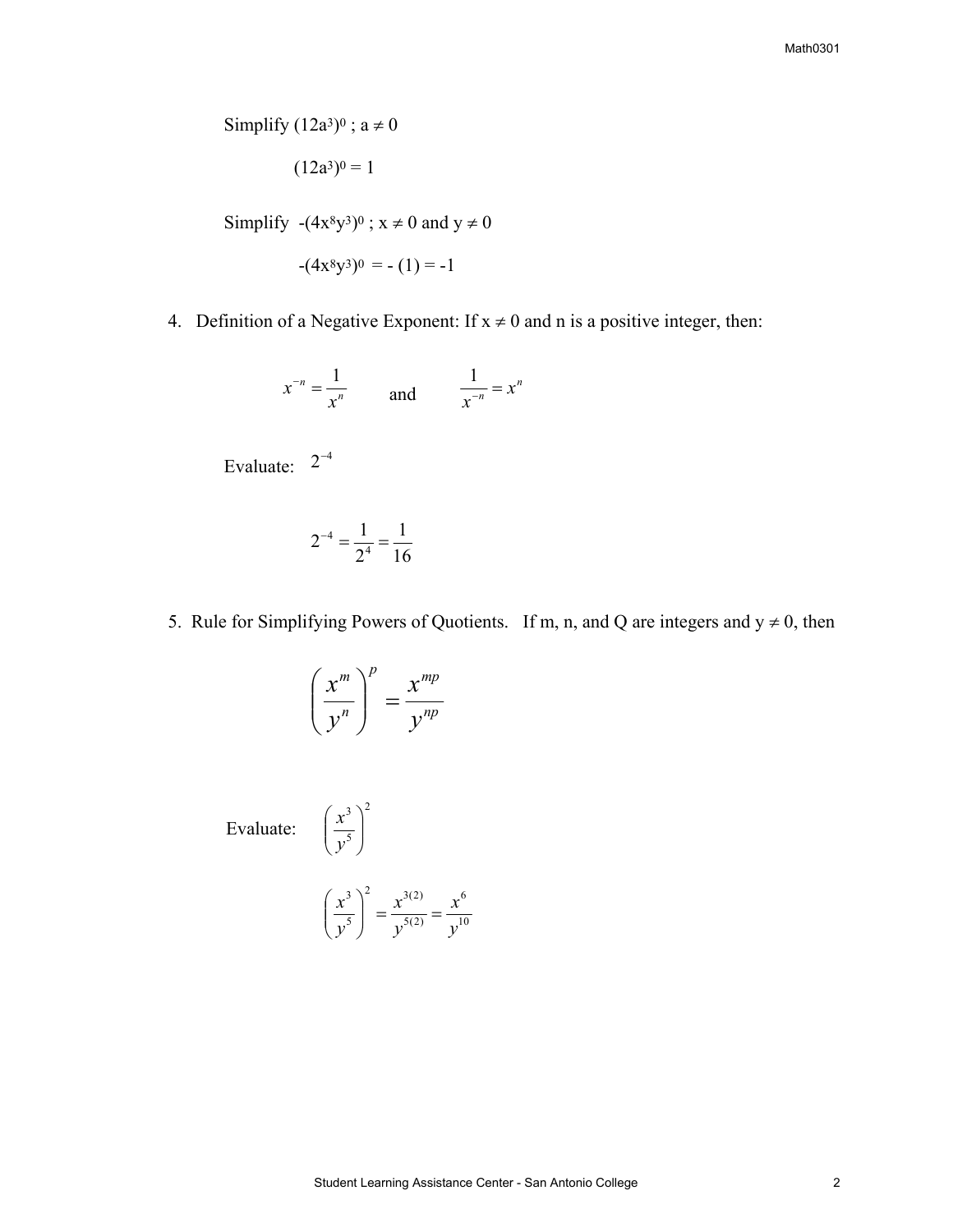6. Rule for Negative Exponents on Fraction Expression: If  $a \neq 0$ ,  $b \neq 0$ , and n is a positive integer, then

$$
\left(\frac{a}{b}\right)^{-n} = \left(\frac{b}{a}\right)^{n}
$$

2

 $\setminus$ 

4  $2x^3$ <sup>-</sup>  $\overline{\phantom{a}}$ J

*b*

Simplify: 
$$
\left(\frac{2x}{b^4}\right)
$$

$$
\left(\frac{2x^3}{b^4}\right)^{-2} = \left(\frac{b^4}{2x^3}\right)^2 = \frac{b^{4(2)}}{2^2x^{3(2)}} = \frac{b^8}{4x^6}
$$

## **bjective B: To write a Number in Scientific Notation O**

Due the fact that in science, we have to deal with very small or very large numbers, for simplistic matter of reading, we rewrite them by using scientific notation. In this notation, a number is expressed as the product of two factors, one between 0 and 10, and the other a power of 10.

To write in scientific notation, write it in form

$$
a\,x\,10\,n
$$

where a is a number between 1 and 10, and n is an integer.

. Converting Ordinary notation into Scientific Notation. 1

For numbers greater than or equal to 10, move the decimal point to the right of the first digit. The exponent n is positive and equal to the number of places the decimal point has been moved.

$$
Ex: 240,000 = 2.4 \times 10^5
$$

For numbers less than 1, move the decimal point to the right of the first nonzero digit. The exponent n is negative. The absolute value of the exponent is equal to the number of places the decimal point has been moved.

Ex: 
$$
0.000325 = 3.25 \times 10^{-4}
$$